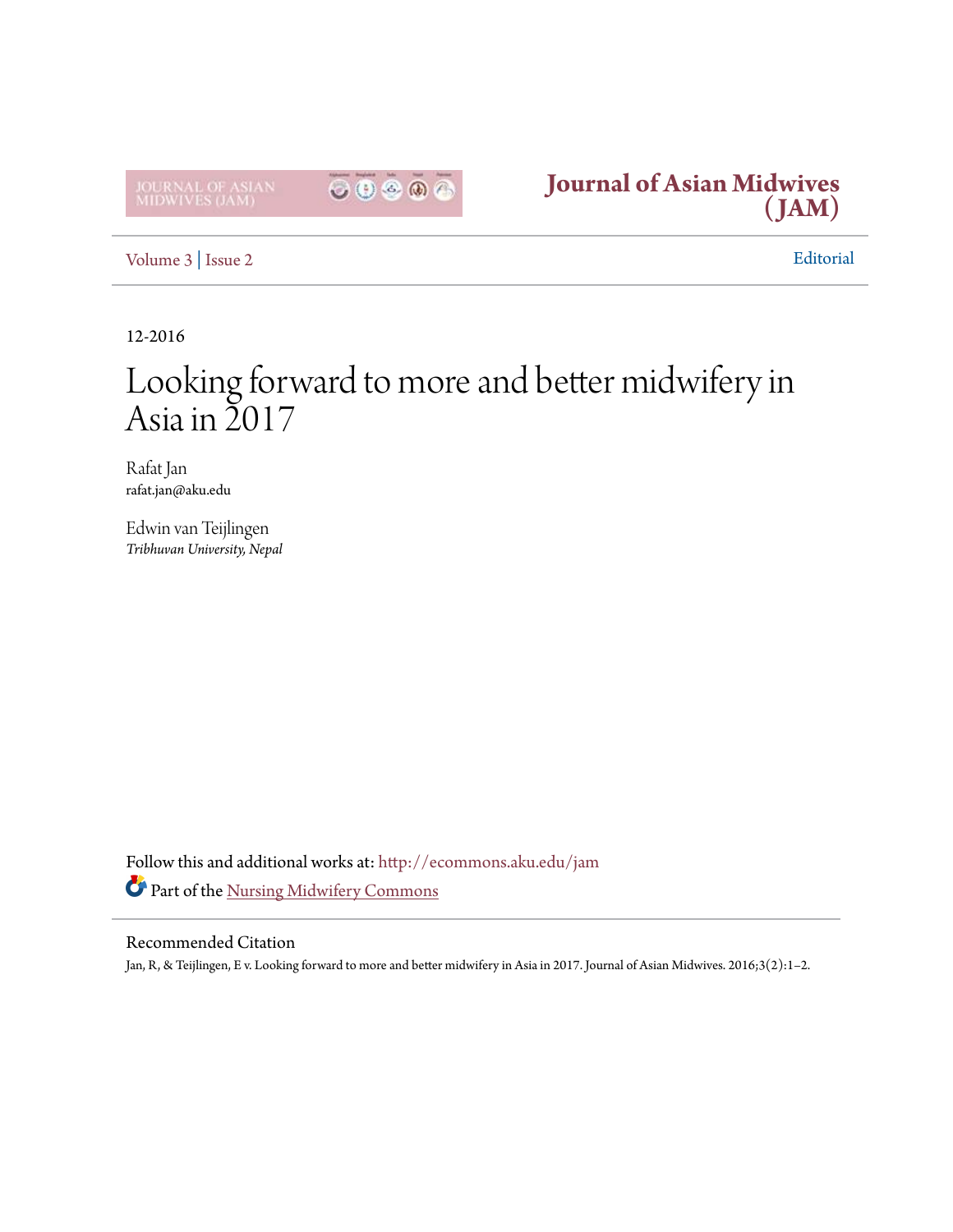#### **Looking forward to more and better midwifery in Asia in 2017**

As we are drafting this end-of-year editorial, an important news this autumn was the World Health Organization (WHO) changing its recommendation on antenatal care.**<sup>1</sup>** WHO issued a new series of recommendations to improve quality of antenatal care in order to reduce the risk of stillbirths and pregnancy complications and give women a positive pregnancy experience. One key change is to increase the number of recommended antenatal check-ups from four to eight. According to the WHO evidence suggests that a higher frequency of antenatal contacts by women and adolescent girls with the health system is associated with a reduced likelihood of stillbirth. The 2016 WHO recommendations have an element of flexibility around the delivery of antenatal care based on countries' needs and human resources. Thus antenatal care could be provided by midwives or other trained health workers in health facilities or through community outreach services.

This year we have seen some interesting developments around midwifery education in South Asia. Nepal has started formal midwifery training. Whilst in the Department for International Development (DFID) and the United Nations Population Fund (UNFPA) offered funding to improve the quality of midwifery education and create an enabling environment for a midwifery-led care in Bangladesh.

Zika virus was in the news this year especially prior to and during the Olympic Games in Brasil.<sup>2-3</sup> The infection has been linked to severe birth defects in some 30 countries, with more than two thousand cases of nervous-system malformations reported in Brazil alone. Earlier this year there were worries that travellers to the Olympics might spread the virus across the globe. The Zika virus needs mosquitoes such as the ones spreading Dengue fever and malaria. The key fear was that the Zika virus would spread with visitors to areas where malaria is endemic. Fortunately, this did not appear to have happened and in November of this year the WHO declared that the Zika virus was no longer a global medical emergency.<sup>4</sup> However, it is still classing the virus and related microcephaly among babies as a 'significant and enduring' threat. The WHO reminds us to be vigilant as Zika has not gone.

We like to thank all who have supported *The Journal of Asian Midwives* in 2016! We are grateful to our authors, reviewers, the library staff at Aga Khan University including Mr. Khawaja Mustafa and Mr. Ashraf Sharif, our reviewers (listed on our website) and, of course, our readers. We particularly like to thank Kiran Mubeen and Mehtab Jaffer for their hard work in the editorial office and Mr. Cameron van Teijlingen for proof-reading contributions to the journal.